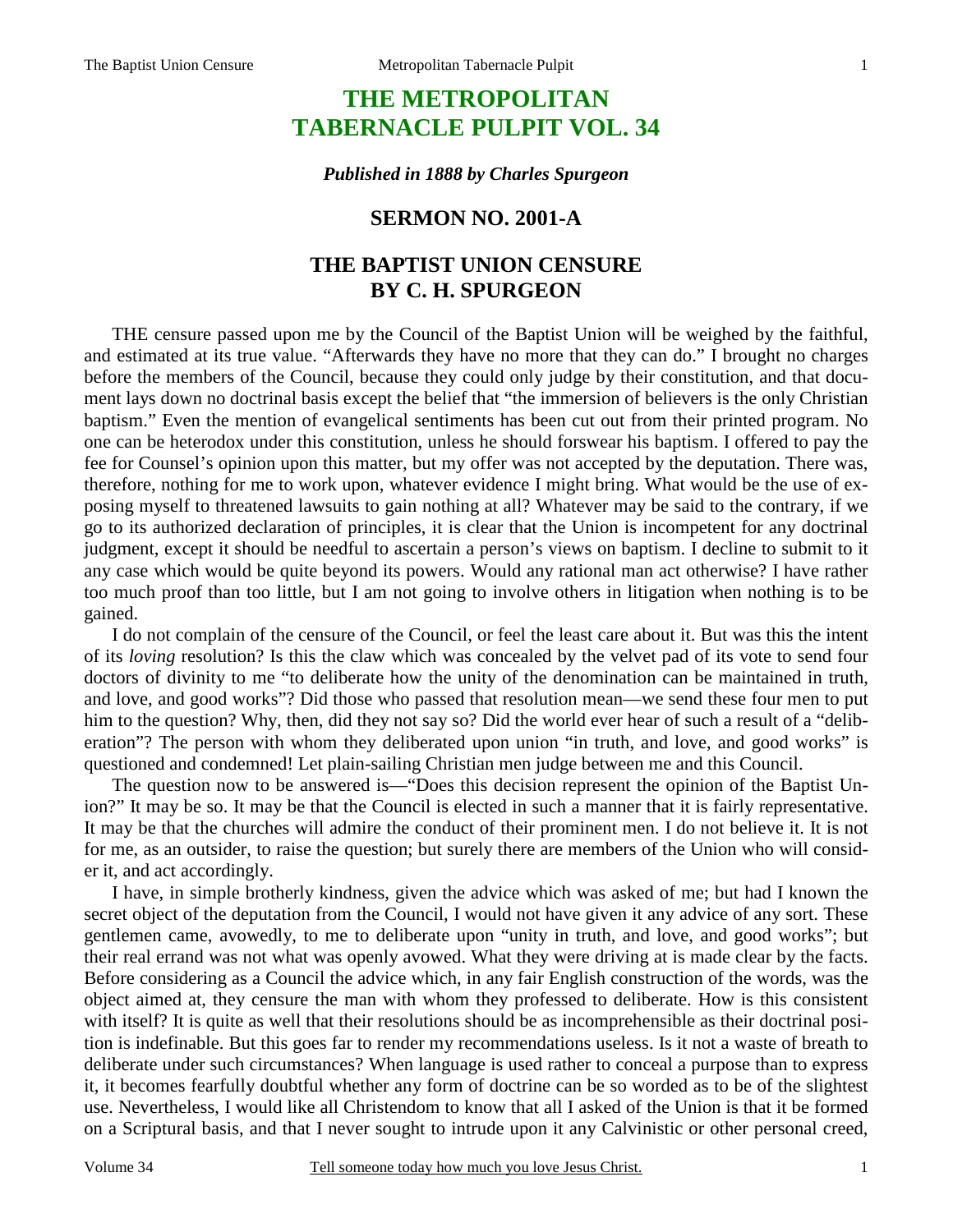but only that form of belief which has been accepted for many years by the Evangelical Alliance, which includes members of well-nigh all Christian communities.

To this it was replied that there is an objection to any creed whatever. This is a principle which one may fairly discuss. Surely, what we believe may be stated, may be written, may be made known, and what is this but to make and promulgate a creed? Baptists from the first have issued their confessions of faith. Even the present Baptist Union itself has a creed about baptism, though about nothing else. The churches of which it is composed have nearly all of them a creed of some sort, and the very men who object to a creed many of them hold offices which require adhesion to certain doctrines, implied, if not actually written down. Trust-deeds of chapels and colleges usually have some doctrinal declaration, and how persons who hold positions connected with churches and institutions having creeds can fairly object to them when they meet in a united character, I am quite unable to see. Certain members of the Council talk about having expelled Unitarians; does not this admit that they have already an unwritten Trinitarian creed? Why not print it? Possibly "modern thought" has methods of getting over this which have never occurred to my unsophisticated mind.

To say that "a creed comes between a man and his God," is to suppose that it is not true; for truth, however definitely stated, does not divide the believer from his Lord. So far as I am concerned, that which I believe I am not ashamed to state in the plainest possible language, and the truth I hold I embrace because I believe it to be the mind of God revealed in His infallible Word. How can it divide me from God who revealed it? It is one means of my communion with my Lord, that I receive His words as well as Himself, and submit my understanding to what I see to be taught by Him. Say what He may, I accept it because He says it, and therein pay Him the humble worship of my inmost soul.

I am unable to sympathize with a man who says he has no creed, because I believe him to be in the wrong by his own showing. He ought to have a creed. What is equally certain, he has a creed—he must have one, even though he repudiates the notion. His very unbelief is, in a sense, a creed.

The objection to a creed is a very pleasant way of concealing objection to discipline, and a desire for latitudinarianism. What is wished for is a Union which will, like Noah's Ark, afford shelter both for the clean and for the unclean, for creeping things and winged fowls.

Every Union, unless it is a mere fiction, must be based upon certain principles. How can we unite except upon some great common truths? And the doctrine of baptism by immersion is not sufficient for a groundwork. Surely, to be a Baptist is not everything. If I disagree with a man on ninety-nine points, but happen to be one with him in baptism, this can never furnish such ground of unity as I have with another with whom I believe in ninety-nine points, and only happen to differ upon one ordinance. To form a union with a single Scriptural ordinance as its sole distinctive reason for existence has been well likened to erecting a pyramid upon its apex; the whole edifice must sooner or later come down. I am not slow to avow my conviction that the immersion of believers is the baptism of Holy Scripture, but there are other truths beside this, and I cannot have fellowship with a man because of this, if in other matters he is false to the teaching of Holy Scripture.

To alter the foundation of a building is a difficult undertaking. Underpinning is expensive and perilous work. It might be more satisfactory to take the whole house down, and reconstruct it. If I had believed that the Baptist Union could be made a satisfactory structure, I could not then have remained in it; because to do so would have violated my conscience. But *my* conscience is no guide for others. Those who believe in the structure, and think that they can rectify its foundation, have my hearty sympathy in the attempt. Let them give themselves to it earnestly and with firm resolve; they will have need of all their earnestness and resolution. In the Assembly, in the Associations, and in the churches they can urge their views, and make it plain that they mean to make the Union an avowedly Evangelical body on the old lines of faith. This they must do boldly, and without flinching. I have no very assured hope of their success, for the difficulties are exceedingly great; but let them combine, and work unitedly, and persistently, year after year, and they may do something, if not everything. It is not for me to lead in a work which I have been forced to abandon; but there are other men who are less known, but not less resolute,